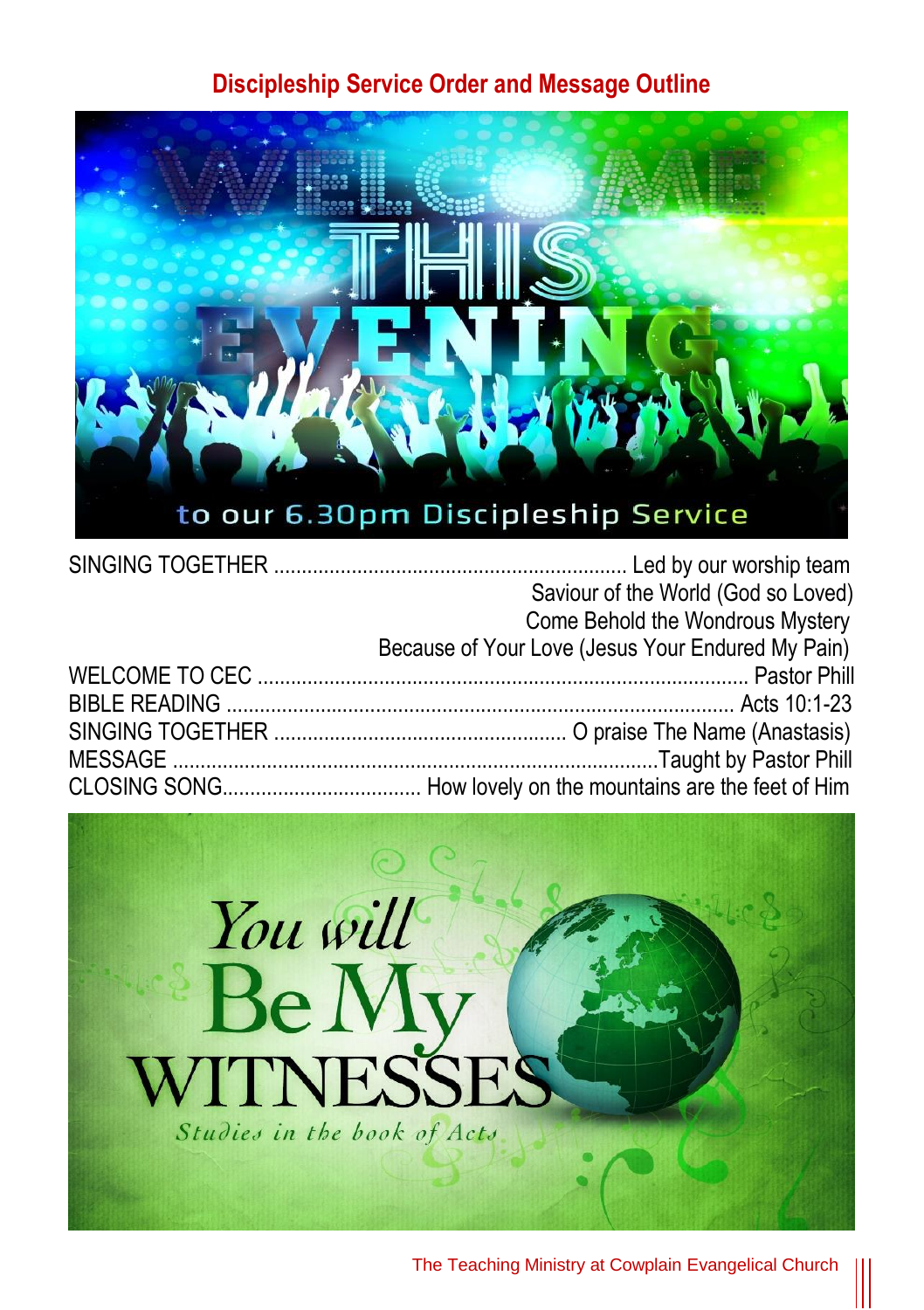**You will be my witnesses#29 The spreading Gospel Acts 10:1-23**

**Introduction**

Acts  $10:1$ 

**1. God \_\_\_\_\_\_\_\_\_\_\_\_\_\_\_\_\_\_\_\_\_\_\_\_ the receiver of the gospel.**

Acts 13:48

The Teaching Ministry at Cowplain Evangelical Church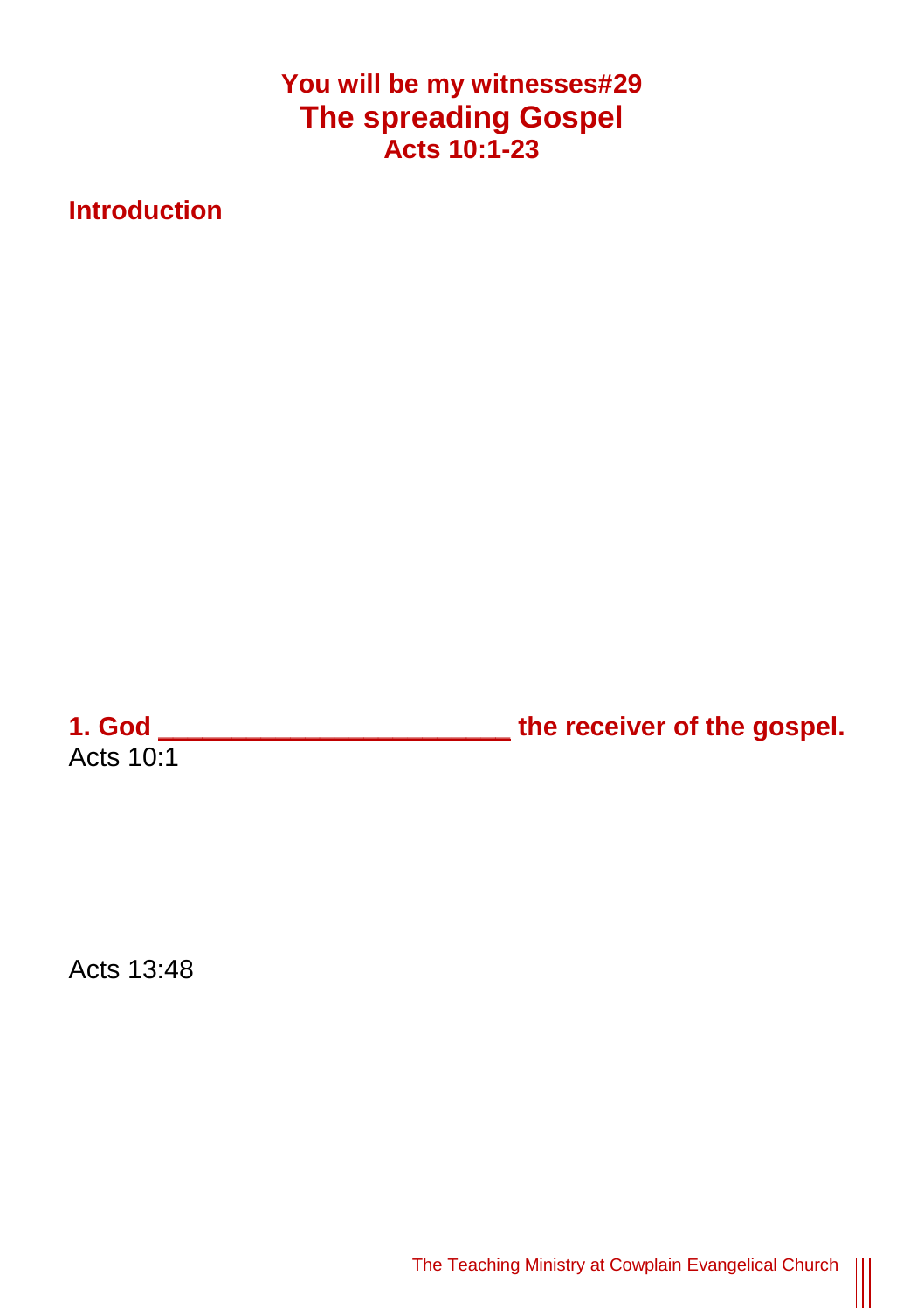**2. God \_\_\_\_\_\_\_\_\_\_\_\_ in the heart of the receiver of the gospel.** Acts  $10:2$ 

Jeremiah 29:13

Matthew 7:7-8

**3. God \_\_\_\_\_\_\_\_\_\_\_\_\_\_\_\_\_\_\_\_\_\_\_\_ the receiver of the gospel.** Acts 10:3-4

## **4. God gives the receiver the opportunity to actively \_\_\_\_\_\_\_\_\_\_\_\_\_\_\_\_\_\_\_\_\_ to the gospel.**

Acts 10:5

Romans 10:9

Acts 10:5-6

Acts 10:7-8

|||